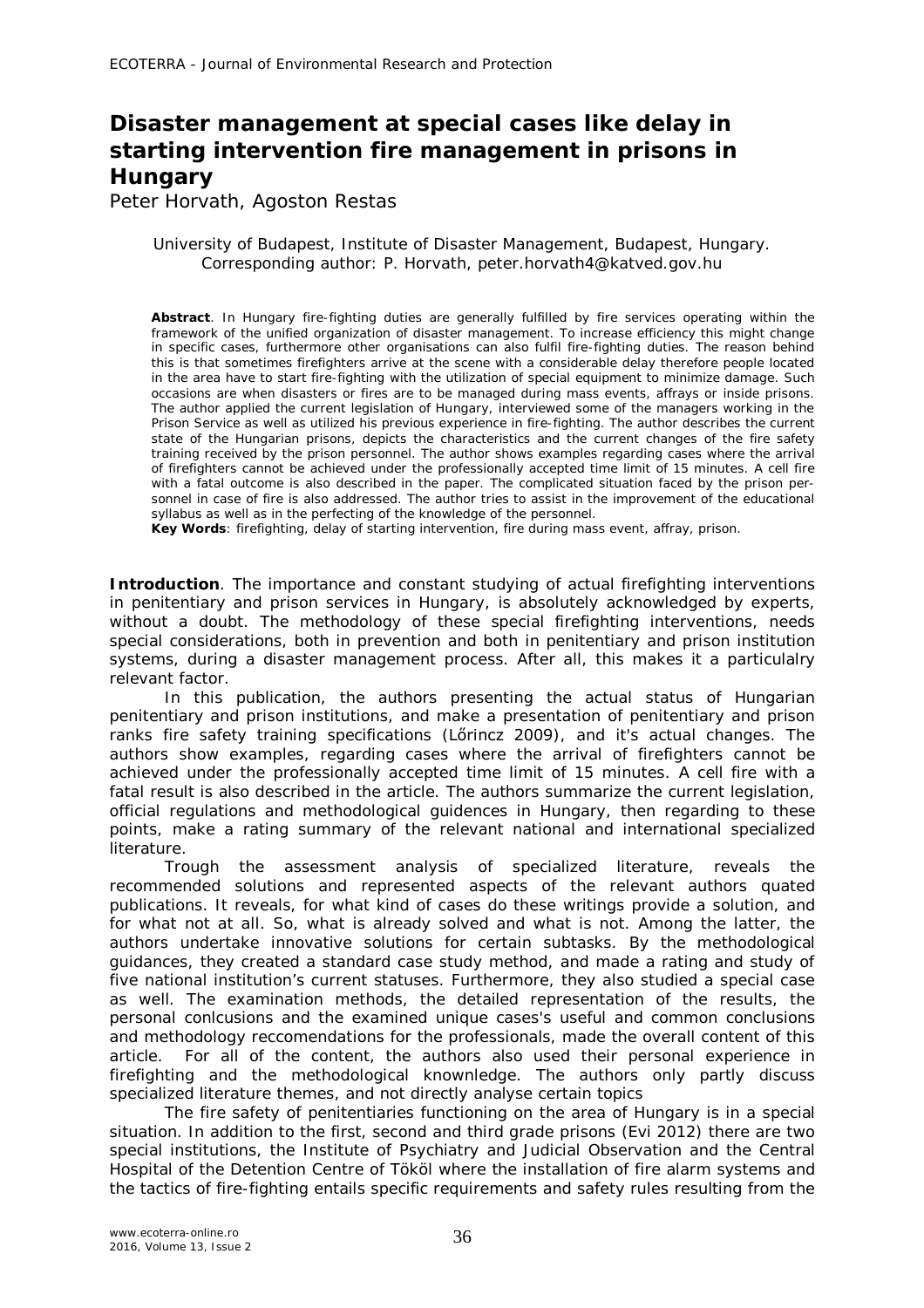detention. On the area of Hungary 1 regional organizations with special priority, 8 regional organizations and 12 local ones operate (http://bv.gov.hu/bv-intezetek). Nowadays 20000 people are kept under detention, that means that the prisons are 135% full (Ladányi 2015). Most of the institutions of the Hungarian prison system was established at the turn of the 20th century or earlier (Állampuszta in 1886, Kecskemét in 1904, Balassagyarmat in 1847, Pécs in 1884), and the 'new' prisons founded at the time of the classical communism were built in the middle of the country because of national security, for example. Baracska founded in 1953, Tököl in 1963, Kalocsa in 1950 or Pálhalma in 1951. According to the rules of the placement of convicts every prisoner should be put in a separate cell. However the old prisons are characterized by cells for many people, so it is insolvable. In the penal institution of Pálhalma there are even cells for 30 persons, meanwhile the other prisons contain four-person cells (http://bv.gov.hu/i-szervezeti-szemelyzeti-adatok).

**Actual situation of penal execution institutes**. The fire protection system of prisons in terms of disaster management coverage is limited because of the so-called "white spots" (the term "white spots" implies that reaching the areas of firefighter units cannot be solved within 15 minutes).

The Constitution, and under Article II (http://net.jogtar.hu/jr/gen/hjegy\_doc.cgi?docid=A1100425.ATV) in Hungary every human being has the inherent right to life and basic human dignity, which means it can be specified level of emergency fire protection, regardless of whether that person's resulting penalty is deprivation of liberty or pre-trial detention.

**Case study of a few national institutions**. The efficiency of life-saving and remediation factors in a few national institutions, examined by the given academic literature classification (Pántya 2016):

- the time between the intervention and the concrete occuring of the event;
- appropriate power-tool availability;
- qualification and practical knowledge of intervention participants.

Following this context, forehand I formed a homogeneous test criteria, with the following important elements. I have studied the distances of penal execution institutes applied with distances of disaster management spots, which is a basis for setting up an Operational Management Plan:

- a took part in the basic training, created for the bv. (= penal execution in English/short form) rank;

- we visited many national penal execution institutes, interviewed nation-wide fire-safety professionals and still in a constant contact with them.

Throughout the country we can find a number of five Penal Execution Institutes, that after an alarm, reached more than the required 15 minutes by a former fire brigade, because of it's distance. The aforesaid five institutes are the Állampusztai Penal Execution Institution, the Közép-Dunántúli National Penal Execution Institution located at Baracska, the Márianosztra Jail and Prison, the Tiszalök National Penal Execution Institution and the National Detention Centre and Central Hospital located at Tököl. If we add to the reaching time the 54/2014 National Fire-Safety Regulation (http://njt.hu/cgi\_bin/njt\_doc.cgi?docid=172805.285416) 10 minute lock operation time, it's clear, that there are institutions where fire brigades can only start interventions after at least 40 minutes.

Due to this reaching time, we can say, that the applied custodial staff has a huge responsibility , because more than 10 minutes, they only can rely on themselves, trying to contain the flames and protecting human life and physical well-being (Figure 1).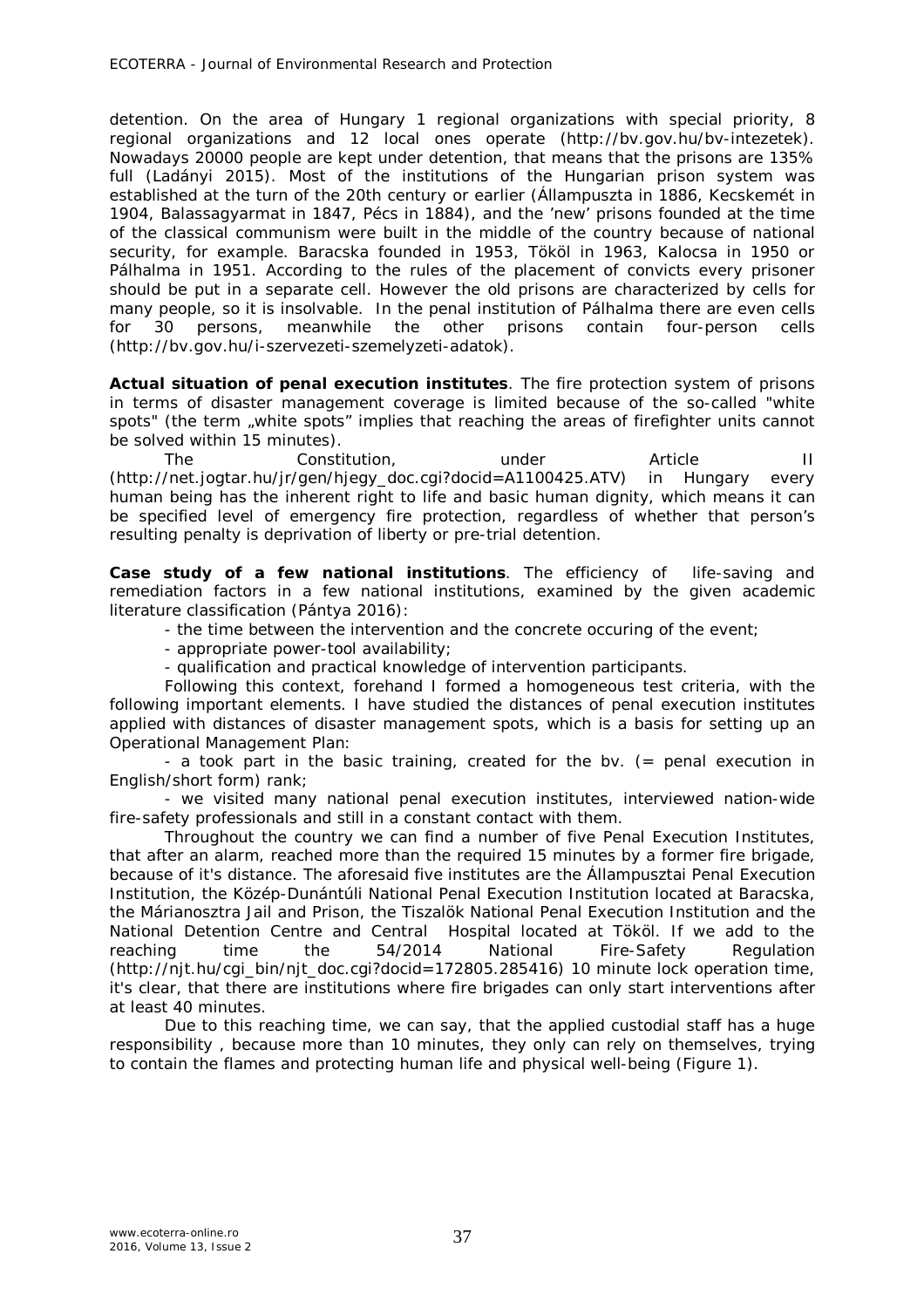

Figure 1. The first firefighter time for achieve the institution in minutes [made by the authors].

Actually, for the pention execution ranks aren't any facility side firefighter assistance or firefighting truck option avaliable, which could provide further possibilities and safety options. Today's education for pention execution ranks, only include life saving and rescue methods from the cells (http://rendeszet.hu/hatarrendeszetitagozat/beregnyei2.pdf). In the prevention of further spreading of fire, they could only use wall hydrants and fireextinguishers. Despite of all, following the restrictions, the custodial staff not allowed to use these by safety issues.

The chance of prisoners escape is taking to account when a fire or a technical rescue during their transportation occurs. There are many examples from around the world, that the effects of a fire were used for a prison break or for a breakout, in the hope of freedom (Sachs 2012). Even if this not treated like it has done by purpose, we must take into account the different business organizations, like clothing manufacturers, timber works, aggricultural activites and product storaging, by the side of penal execution institutions. By the aspects of fire hazard, none of it negligible (http://tuzoltosag.info/hir/ipari\_tuz/20151212\_tuz\_egy\_dunaujvarosi\_cellulozgyarban/).

In accordance with legal requirements, if the estimated arrival is between 10-20 minutes after an alarm it is qualified as a mark III. priority alarm with a number of 3,5-4 arriving fire brigades, and if it is estimated to require more than 20 minutes, then it needs a number of 4,4-5 fire brigades, during a fire extinguishing process in penal execution institutions (http://www.kozlonyok.hu/nkonline/MKPDF/hiteles/MK15081.pdf). By the aforementioned examples, in the case of a mark III. priority alarm the required time is 34, 43 minutes, while a mark IV needs 56 minutes, by the national average (Figure 2).



Figure 2. The 3'rd firefighter time for achieve the institution in minutes [made by the authors].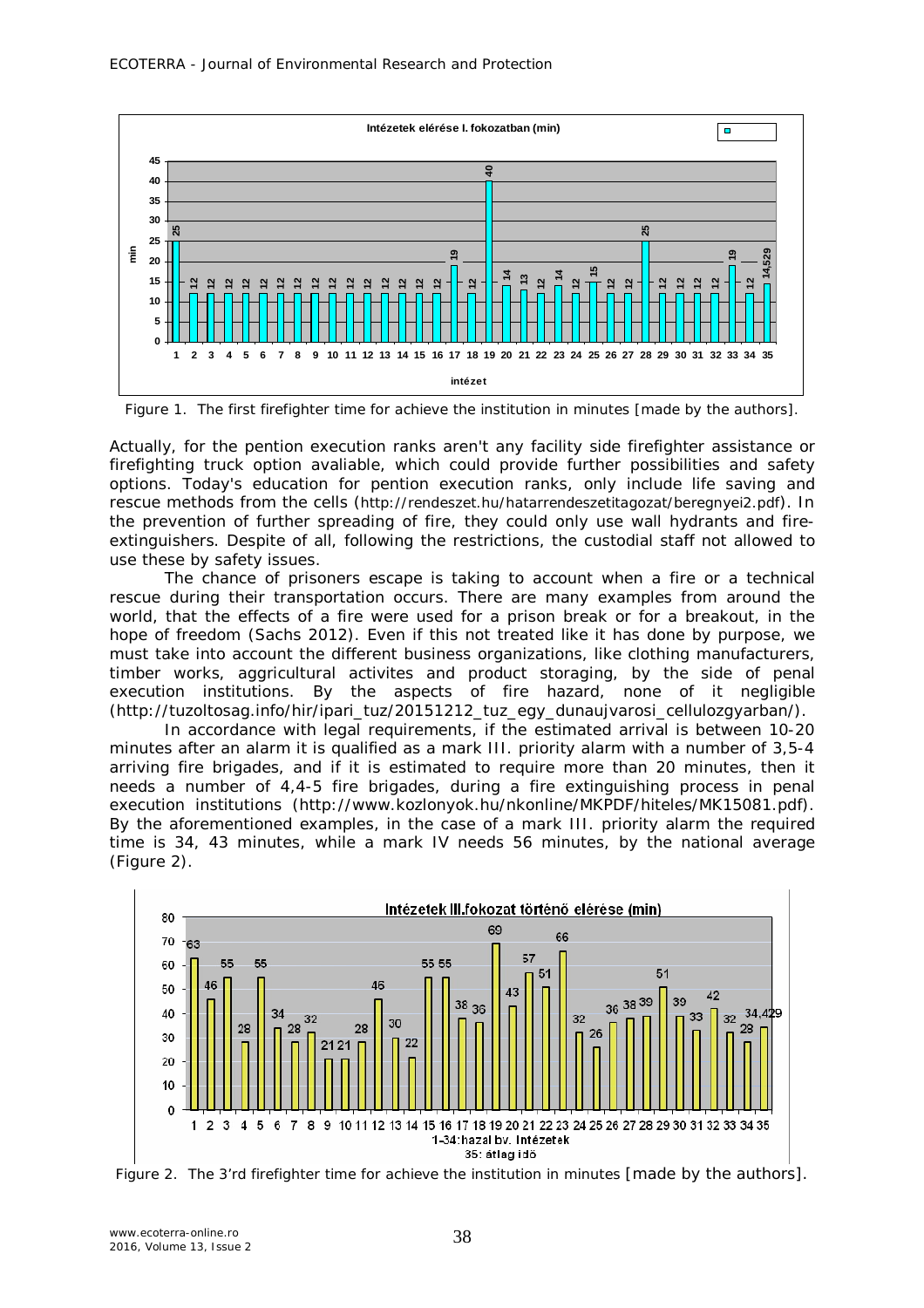Anyway, the institutions difficult accessibility by fire services, includes a high potential of conforming unusual situations, with the co-operating of Ltd.-s (Szepesi et al 2003). If we only consider the average time to arrive, which is nearly a quarter hour, we can absolutely make a declaration of expecting serious damage in a paper, textile or wood operating and producing manufacturer, caused by a simple short-circuit. The spread of fire and the following sudden situation, will not only result in the loss of production (Bleszity et al 2014) but by chance, in a prisoners escape as well.

If only one disaster management patrol, or an Ltd.-s or penal execution's firefighters that assigned from their own personnel performing a duty on the field, they could possibly manage emergency cases in a maximum of 25 minutes, and stop or minimalize the spreading of fire (Albert 2003) According to this intention, there could be a chance to meet the requirements of several legislative's. However, it can not be considered safe to stay in the area, while there is a jail, prison or penitentiary that requires more than 40 minutes for an arrival of a first responding team, or an active Ltd. operating on the territory as a risk factor.

*Állampuszta Penal Execution Institution.* The institute's basic mission is related task of the pre-trial detention, as well as the adult male prison inmates and prison imprisonment. The capacity of the institute is 814 people, mainly men with final judgment and adult prisoners spend in their sentence. The institute is semi-open nature, which means that the inmates work in agricultural units located next to the institute, which is carried out within cooperation with Állampuszta Agriculture and Commerce Ltd. The Ltd. deals of agricultural production, livestock and crops in storage. These activities are classified low risk rating in terms of disaster management.

*Közép-Dunántúli National Penal Execution Institution.* The Közép-Dunántúli National Penal Execution Institution is national sphere of penal institution, seat in the Baracska Annamajor and Székesfehérvár and Martonvasar sites.

The Baracska facility is located in Fejér County, between Baracska and Pettend settlements, 3 km away from the main road 7. The tasks of the facility are implementation of adult men under penitentiary, prison and detention center stage, as well as implementing rules more lenient punishment of imprisonment, furthermore the implementation of adult men residing in Budapest, Pest County and Komárom-Esztergom County strangulation. The facility provides placement for over 1,000 inmates. The Annamajor Agriculture Ltd. deals crop production, animal husbandry and bakeries. These activities in terms of disaster risk classification are in medium-risk level.

The facility in Székesfehérvár is located in the same building with the city police, the district court, the tribunal, as well as the county and city prosecutor's office. The basic task of the facility is implementing the pre-trial detention in Fejér and Komárom-Esztergom County, furthermore regarding the implementation of incarceration in Fejér County. The object ensures the placement of nearly 200 people (Ladányi 2015).

The Martonvásár facility in Martonvásár territory, is located separately from the occupied area, approx. 200 meters from the M7 motorway. After standing idle for more than 10 years and after the renovations of facility there was a ceremony on  $23<sup>rd</sup>$  March 2015. The facility allows 126 low security-risk detained placement, who work outside.

*Márianosztra Jail and Prison.* The institute's core business is state task. The scope determined by special appointment with the tasks of the pre-trial detention, the statutory imprisonment, and tasks of the adult male prison inmates and prison-grade execution of imprisonment. Within these tasks, of course, the activities related to especially in the detention security, employment and provision of healthcare. For the inmates housed at the institute it gives priority to engage in successful integration into society, promoting employment, education, vocational training and work regularly. A business organization in the field of the institute Ltd. NOSTRA employs the majority of convicts. The products manufactured here (eg.: a variety of wood and paper products, etc.) are made to order. Some of the convicts are participating in financial form in the provision of the institutions, maintenance and operation of the work. Some of them perform custom work outside the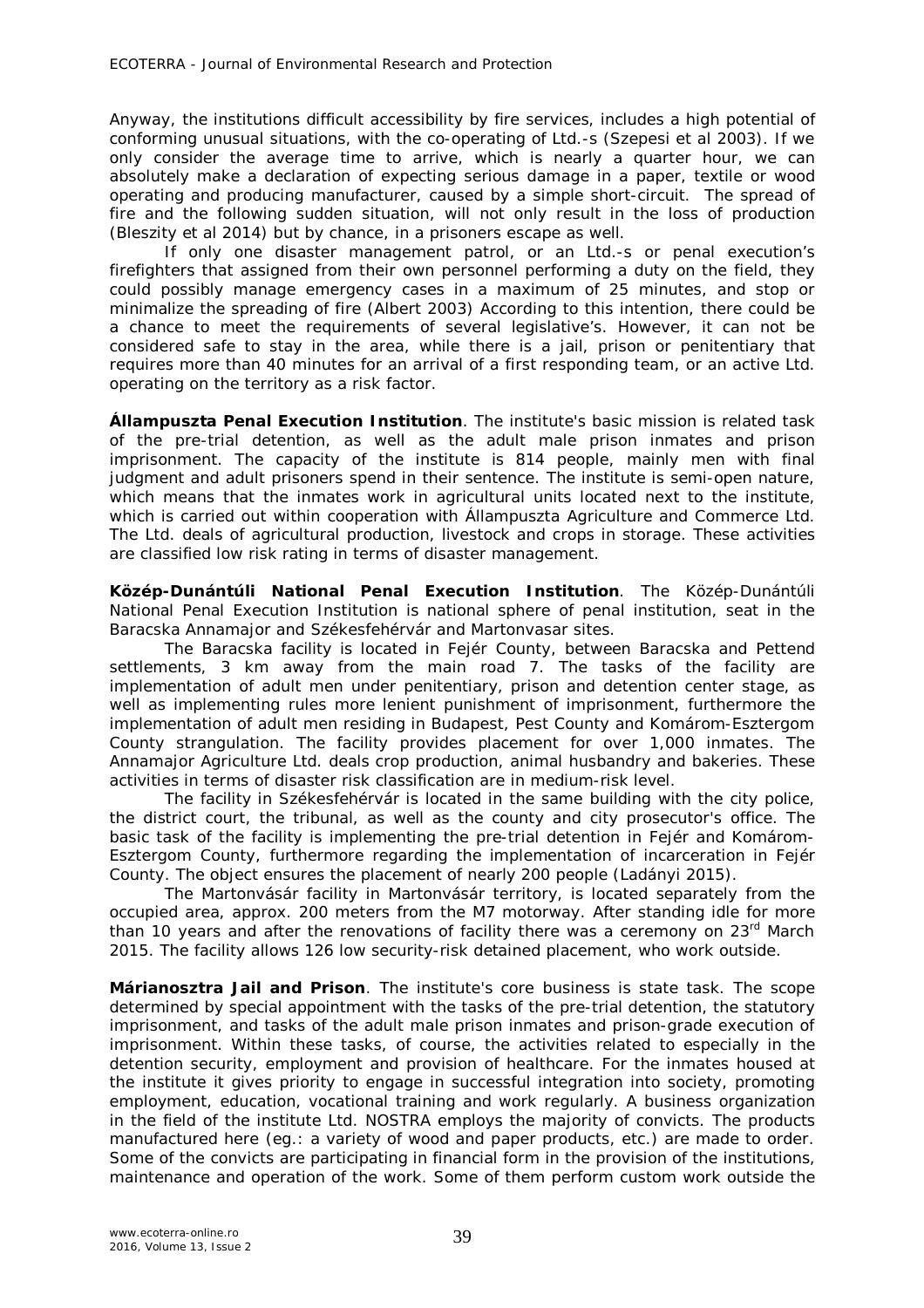institution, of course, keep in mind the security of the detention. Great emphasis is placed on continued to expand of the employment opportunities for inmates housed in the institute, create new jobs, the internal reserves by exploring, or developing external relations. The capacity of the institute is 481 people (Ladányi 2015). The Ltd. based on the mid-range of activities classified disaster risk rating.

*Tiszalök National Penal Execution Institution.* The institute's main task is the implementation of 700 persons (Ladányi 2015), a man convicted of imprisonment imposed in adult prison, jail and prison gear punishment. The Tiszalök National Penal Execution Institution often received the name "fortress", referring to its monumental nature. The 113 638 m<sup>2</sup> plot situated complex of buildings along next to the main road, the aerial photographs are rather outlined it from the landscape. The floor area of housing parts is 5540 m<sup>2</sup>. The living area are two and three-storey buildings in which has cells for one, two and three-person placement. A total of living space is 14 380  $m<sup>2</sup>$ (Ladányi 2015) with a building of jail together. The main pillar of the employment in the institute is film-selection which take place in the production halls. This part of the area is 1191 $m^2$ .

*Tököl Detention Centre Institution / Central Hospital.* Both the adult prisoners in Tököl National Penal Execution Institution and previously arrested persons adherent to the District Court of Ráckeve, will be placed in this institution during the time of measures taken by the authorities. The institution is capable of boarding out approximately 700 prisoners. Most of the prisoners work at Duna Papír Ltd. located nearby the institution, and others take part in maintaining the institution and the Central Hospital.

The daily patient flow is approximately equal to a middle-size city hospital's amount. At the moment the hospital can ensure a number of 17 0000 prisoners medical attendance. The annual number of outpatients, is more than 10 000, while the the number of inpatients, is more than 1300.

*"Fires within the grids".* Fires caused by detained persons can happen several times during the period of deprivation of liberty. The resulting fires formed by the smoke burden of burn the cloth, mattresses and blankets posed a major threat. The modular training system that is required to staff to contain a basic intervention skills of fire events, and the possibilities of rescue of an unconscious person. Teaching of this knowledge is very important, since 2003 in Zalaegerszeg, Zala County Prison a prison fire was demanded human life. The stock of Zalaegerszeg Municipal Fire Department has been contained the fire in the cell. The service's commander and the first team arrived at the burning cell to rescue an indoors stayed prisoner. The prison guards could not reach the cell due to the high temperature of the heat so that the detainee dead before the arrival of firefighters. Due to the firefighter's report informed me about the situation, after the opening of the door backdraft phenomenon also occurred, which would have endangered the lives of untrained prison guards who opened the cell door (Pántya 2014) The burning of the thick leather-covered rubber room generated health damaging dense smoke. The flames and the mass volume of smoke of burning materials in the cell was justified the evacuation of prisoners from that level and higher levels. In total 141 prisoners escape had been implemented during the vaccination.

These special intervention in such places, the question is the safety of fire brigades as well. The new Professional Firefighters Tactical Command require due to the reduction of threats, that the fire units in all cases accompanied by a penitentiary person who is equipped with coercive means to maintain security (http://www.katasztrofavedelem.hu/letoltes/jogszabalyok/5\_2014\_II27\_BMOKF\_utasitas .pdf). However, the guards also need to wear respiratory protection apparatus against poisonous gases and vapors (Bérczi & Ecseti 2011). The penitentiary institutions are usually equipped with a small amount of AGA SPIROMATIC 316 (steel bottle) devices, which is practiced to wear and use just in a few places in the country. In case of an occurring fire in the application of rapid and skill level use of respiratory protection will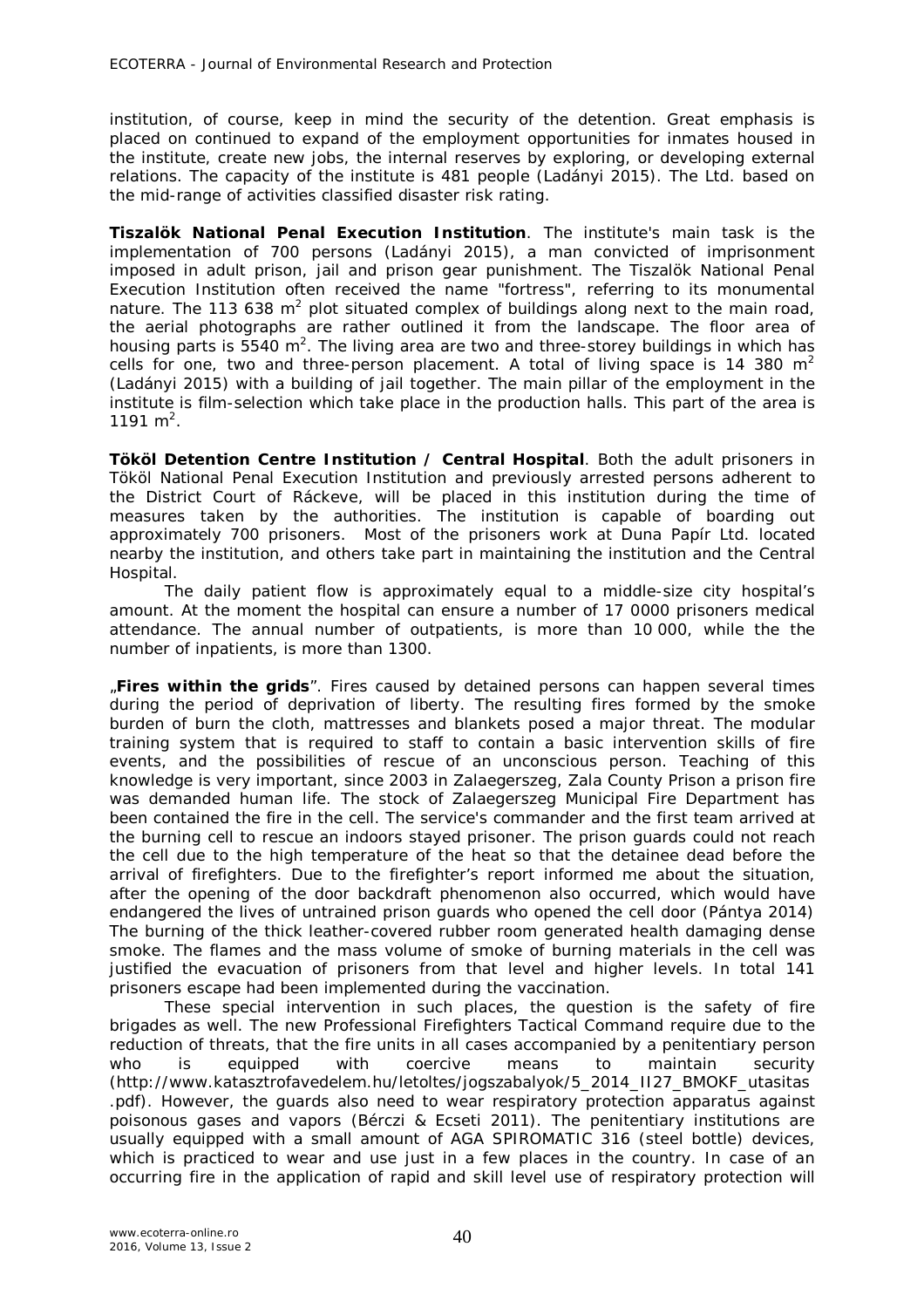greatly help in the safety of the intervention, as well as to the rescue of prisoners from the cells.

*Training of prison staff.* In the first half of 2014 the Prison Service Headquarters and the Disaster Management Training Centre has developed a common training syllabus for the prison employees. So far, four classes acquainted with the new training syllabus, which has been designed in the spirit of collective thinking. The main theme of the current education was the rescue from the cells, as well as the instructors deal generated during transportation of detainees and the difficulties of fire accidents. In March 2015 was the first rescue simulation in the area of Hatvan-Nagygombos (a captive carrier car accident), which until then was unknown for fire and rescue personnel (www.katasztrofavedelem.hu/index2.php?pageid=szervezet\_hirek&hirid=3470).

At Prison Service use circle delivery like a routine operation, which the detainees are moved between different institutions. All this, in many different types and capacity of the vehicle used to get up to fifty people at same time can be transported. Due to the special design of transport equipment, there are few and small rescue apertures. In the last 20 years, near Budapest had two roll-over, one was an accident, the second time the vehicle slanted the side because of the strong wind. Such an accident the behavior of inmates is unpredictable, there is a collaborative person, but there are people who immediately take advantage of this excellent opportunity and trying to escape.

A special vehicle suffered a road accident in Budapest, at Budaörsi-Alkotás-Hegyalja crossroads, that supports the legitimacy and necessity of training.

**Conclusions**. After an assessment overview of the legal regulations and literatures, we came to the following conclusion. In the field of Hungary's firefighting management in penal-execution institutions, education and training isn't developed, concerning many examples in penal execution institutions, where difficulties appear in fireguard and protection management by the harmful factors of location or storage and other production activites within the area. During my studies, we were searching for methods and solutions to eliminate these defects.

We recommend an acquisition of firetrucks, the advanced continous training of the penal execution staff and a basic firefighting skill instruction for even more person on duty, in the above mentioned fields. Furthermore, we see additional options and opportunities of deploying disaster management posts in the affected areas, which could be a solution to decrease the amount of the so called "white spots" trough the country.

## **References**

Lőrincz J., 2009 Büntetőpolitika és börtönügy. Rejtjel Kiadó, Bp., ISBN:963 03 4346 0.

Évi C. T., 2012 A Büntető törvénykönyvről. (The Criminal Code) 35. § (1) http://net.jogtar.hu/jr/gen/hjegy\_doc.cgi?docid=A1200100.TV. (letöltés ideje: 2016. április 23).

Büntetés-végrehajtási Szervezet honlapja. (Prison Service website). http://bv.gov.hu/bvintezetek (letöltés dátuma: 2015.10.30).

Ladányi Antal, Interjú a büntetés - végrehajtás helyzetéről (Interview with the situation in Prison). 2015.10.10. Bp.

Büntetés-végrehajtás felépítése (Structure of Prison). http://bv.gov.hu/i-szervezetiszemelyzeti-adatok (letöltés dátuma: 2016.04.21).

Magyarország Alaptörvénye (Fundamental Law of Hungary) (2011. április 25.) http://net.jogtar.hu/jr/gen/hjegy\_doc.cgi?docid=A1100425.ATV (letöltés ideje: 2016. április 29).

Pántya Péter: WHAT CAN HELP FOR THE FIREFIGHTERS?, Zvolen: Technická Univerzita, 10 p. ADVANCES IN FIRE & SAFETY ENGINEERING http://www.doktori.hu/index.php?menuid=192&sz\_ID=11063 (Letöltés ideje: 2016.03.12).